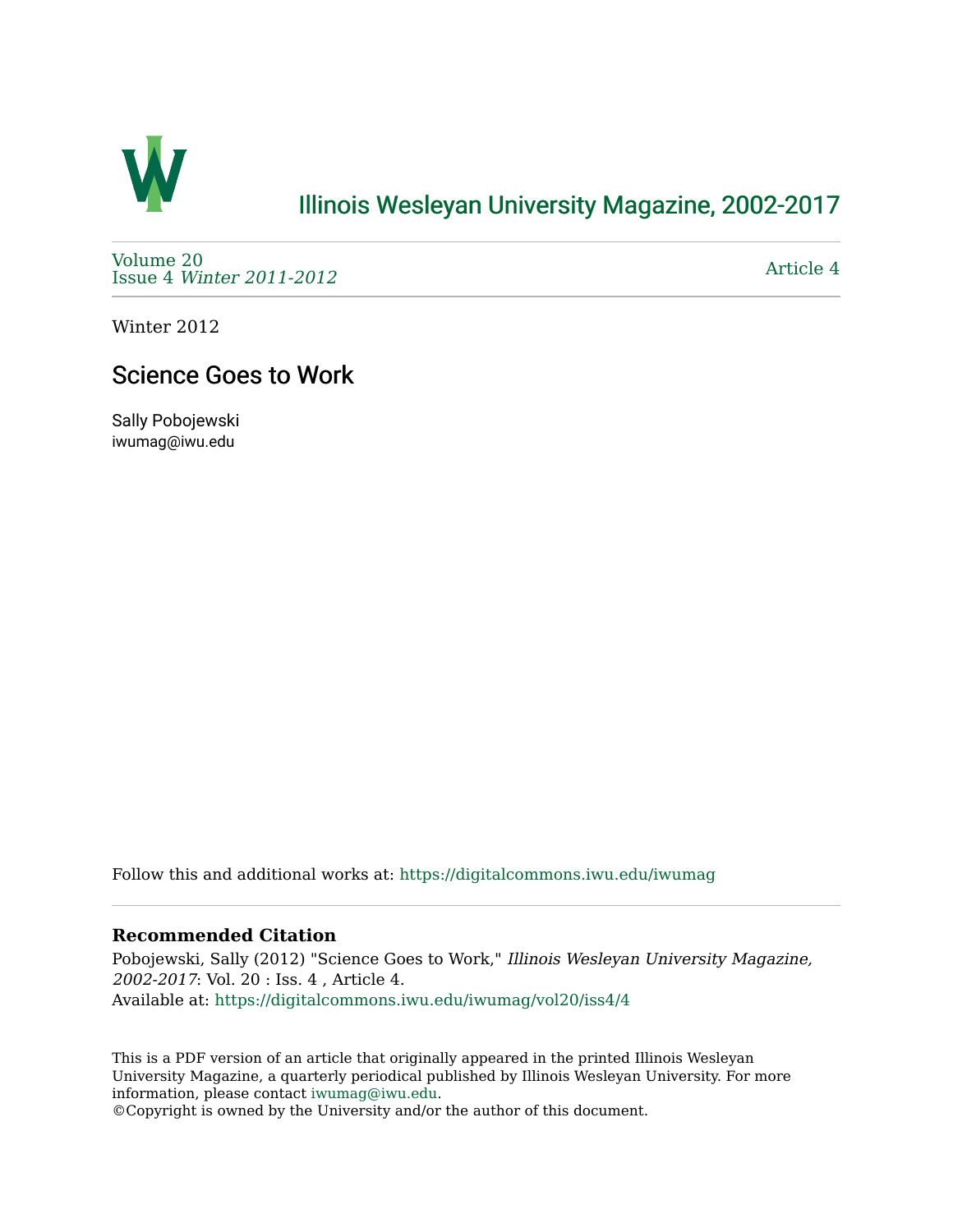# Science Goes to Work

As president and co-founder of Essen BioScience, Kirk Schroeder '84 creates high-tech innovations and American jobs.

### **Story by SALLY POBOJEWSKI**

Kirk Schroeder '84 is more comfortable in jeans and T-shirt than a suit and tie. He'd rather partner up for a game of euchre with colleagues at lunch than network with other business executives. He drives a 1995 Dodge Ram pickup, not a Lexus. And he's much more interested in talking about his company than in talking about himself.

He may not fit the stereotype, but Schroeder, 49, is an all-American business success story as president and co-founder of Essen BioScience, a privately owned company with 66 employees.



**Schroeder monitors progress in a lab at Essen's Ann Arbor headquarters. (Photo by Leisa Thompson)**

Based in Ann Arbor, Mich., Essen develops and manufactures high-tech research instruments and provides research services for clients in the global pharmaceutical and biotechnology industries. To date, the company's inventions have accounted for nearly \$1 billion in worldwide sales.

Schroeder and his business partner, Brad Neagle, built Essen from the ground up the oldfashioned way. No venture capital funding. No leveraged buyouts. Just innovative ideas, sweat equity and hard work.

At a time when most U.S. businesses are outsourcing to reduce operating costs, Essen's products are still made in America, and Schroeder intends to keep it that way.

"We do everything possible ourselves," says Schroeder, sitting in his small office with minimalist décor — bare walls, one small desk lamp and a computer — at Essen's newly renovated, 25,000-square-foot headquarters. "We do our own R&D, we write the software, and we use a local machine shop to make most of the component parts."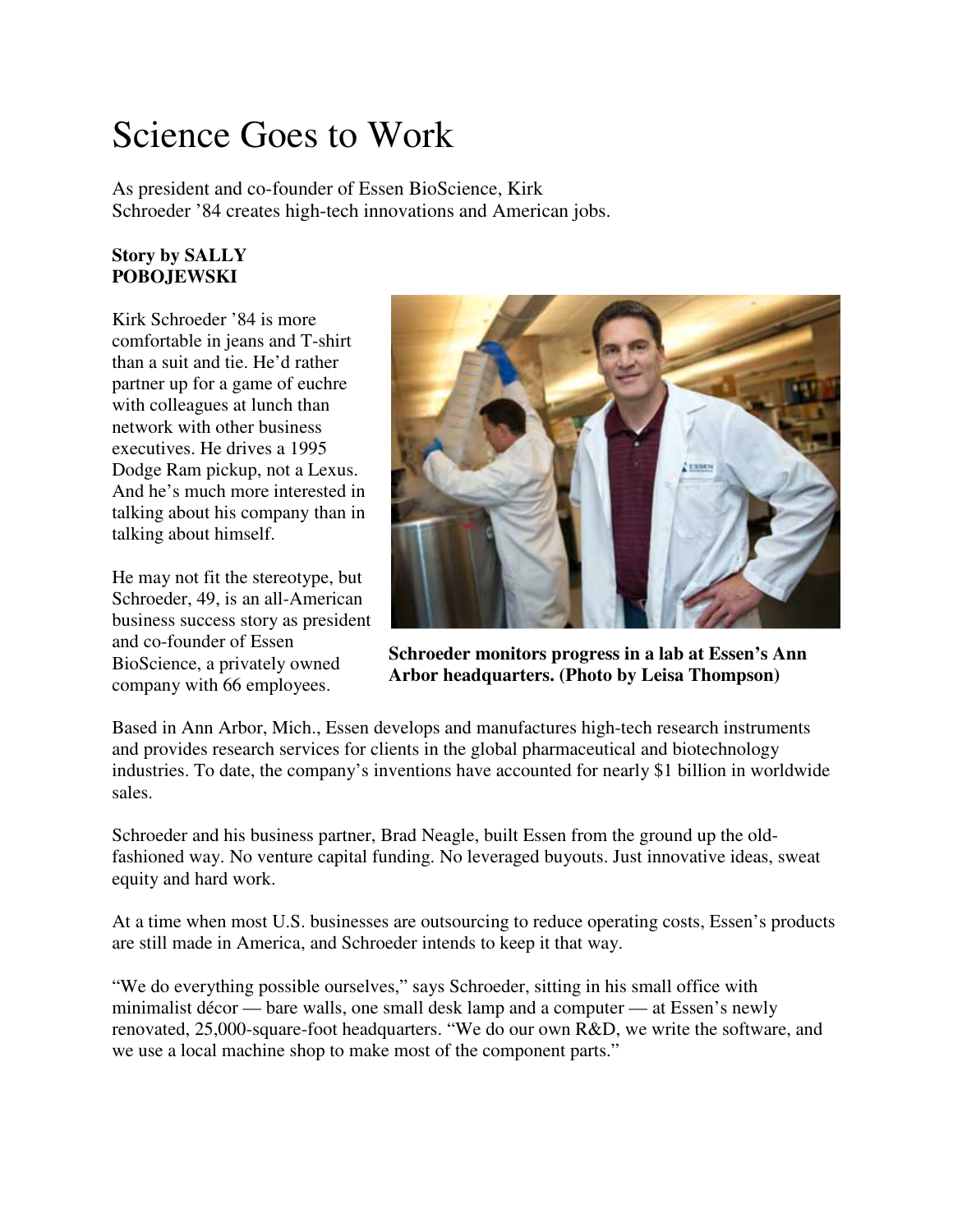Creating local jobs and manufacturing products in the U.S.A. is a point of pride for Schroeder. He also believes that controlling the entire process gives Essen a competitive advantage. "Every time we've given up control," he says, "it's proven to be a mistake."



## **From garage to breakthrough**

Schroeder's work ethic and independent streak have roots in his rural upbringing on his family's farm near Watseka, Ill. He arrived at Illinois Wesleyan in 1980, selected physics as his major and studied with professors Gary Kessler, Lew Detweiller and Ray Wilson. As a sophomore, he was awarded IWU's Scott Anderson Scholarship for Physics.

Schroeder says his physics major taught him how to solve problems and gave him confidence that he could understand any field of science. In addition, the liberal-arts focus of his Wesleyan education — including classes in philosophy, writing and religion — helped him succeed in business.

**Schroeder, left, and business parter Brad Neagle work out a manufacturing schedule for their newest product, IncuCyte. (Photo by Leisa Thompson)**

"My job mostly involves negotiating, hiring, forming collaborations and planning," says Schroeder. "The liberal arts education certainly helped with the communication and writing skills I use every day."

After graduating from IWU, Schroeder enrolled in graduate school at the University of Illinois to study applied optics. After receiving his master's in electrical engineering in 1986, he moved to Ann Arbor to start his first job at the nonprofit Environmental Research Institute of Michigan (ERIM). Schroeder worked as a research engineer in the optical science laboratory that did contract work for the U.S. Department of Defense.

"It was during the Reagan 'Star Wars' era, so we got to work with expensive lasers, optical instruments and solid-state sensors," he says. "That technology field was really blossoming at the time."

At ERIM, Schroeder first met Neagle, a shy, quiet University of Michigan engineering student who worked down the hall. The two became close friends.

"Kirk was a weight lifter who worked out for three hours every day and ate tuna straight out of the can," recalls Neagle, 47. "He was pretty intense and never did anything halfway."

Through "a friend of a friend," Schroeder and Neagle learned of a new project at the pharmaceutical firm Upjohn that would change their lives.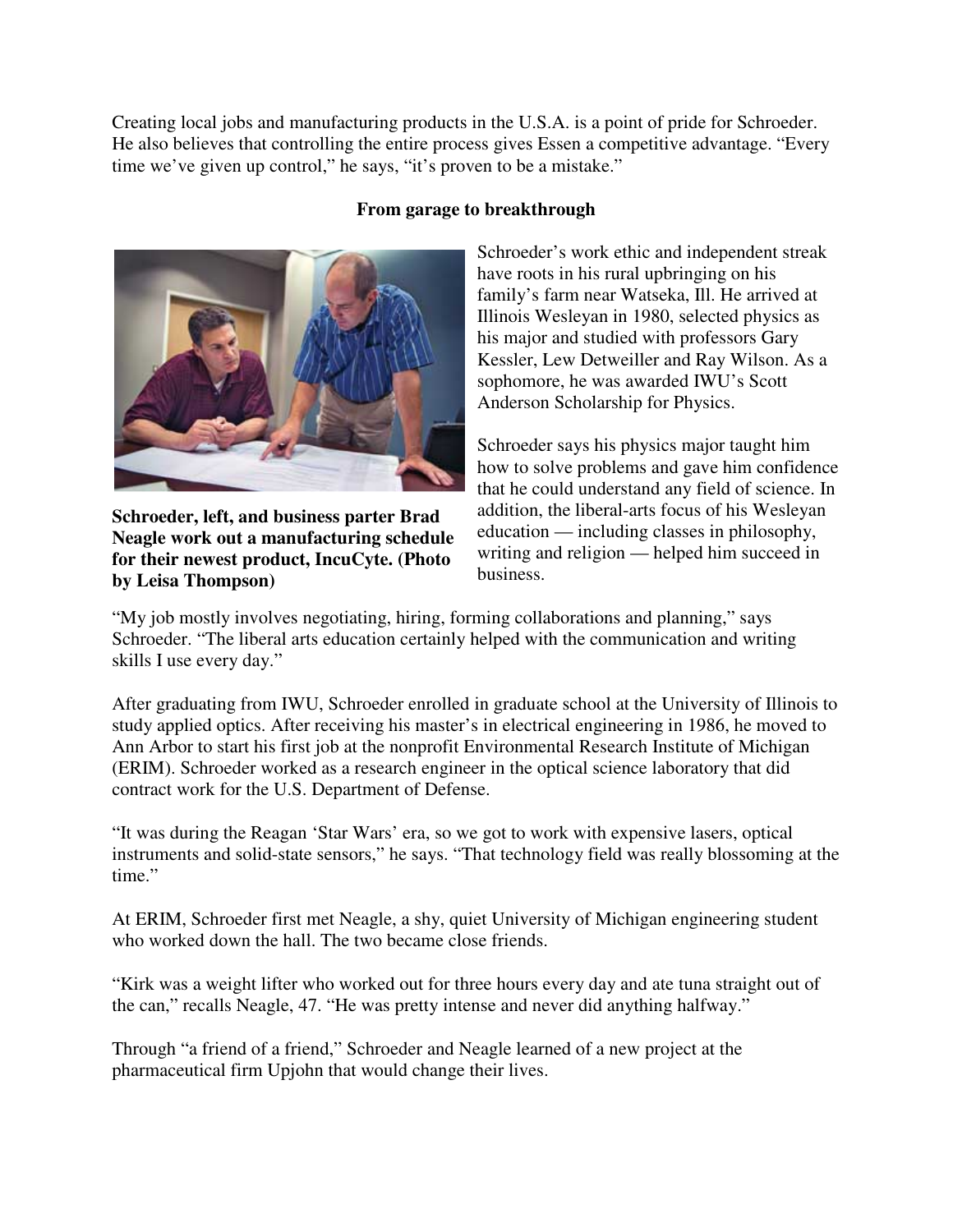At Upjohn, researcher Vincent Groppi had developed a lab test to measure membrane potential, which is the voltage difference between the inside and outside of a cellular membrane. Membrane potential governs a cell's ability to send and receive signals in the form of electrically charged particles called ions.

Upjohn saw potential for using this process to test the effects of hundreds of thousands of experimental drug compounds on cells. Today, this type of testing — called cell-based, highthroughput screening — is a staple of preclinical, drug-discovery research. But there was a hurdle to make the test a reality. It required a new kind of scientific instrument: one that incorporated optics, fluidics, automation and integrated software.

With their experience in lasers and optics, Schroeder and Neagle believed they could build such an instrument. They were engineers, not life scientists, but Groppi offered to teach them the biology. Schroeder and Neagle convinced ERIM to provide some funding and Upjohn agreed to buy the prototype, if it worked.

After a few false starts, Neagle and Schroeder built a prototype device that could measure electrochemical activity of 96 living cells simultaneously. They called it FLIPR (short for Fluorescent Imaging Plate Reader). Upjohn's researchers were so excited by FLIPR's potential that Schroeder thought other companies might want one, too. Cold-calling pharmaceutical scientists at other firms doing similar research, he learned he was correct.

Schroeder and Neagle began making FLIPRs in a local garage. Each unit required well over \$100,000 in parts and took months to build. With so much time and money invested, they did not trust shipping the product so instead drove rental vans to deliver FLIPRs to customers themselves.

"All the money we had in the world was in that van," Schroeder says. "We drove one to New Jersey and parked it outside the gates at Merck waiting to deliver first thing in the morning. It was just down the road from Rahway State Prison, not in the best neighborhood. When we woke up that morning, one of our tires was missing."

By the spring of 1996, the pair had orders for about 10 FLIPRs. Although both had left their jobs at ERIM to meet the demand, they struggled to keep up. So they accepted an offer from a West Coast company, Molecular Devices Corporation (MDC). MDC purchased rights to the FLIPR technology, hired Schroeder and Neagle and moved the entire operation to its Sunnyvale, Calif., headquarters.

At first, being part of the corporate world was a positive experience, says Schroeder. He and Neagle now had time to develop new applications for FLIPR — including a system that could detect calcium ions within a cell, a signal that key receptor molecules in the cell's membrane had been activated. But after a few years, they began to chafe at the restrictions of working for a large corporation. Neagle had two young daughters and wanted to raise his family in Ann Arbor. So, in 1999, they left Molecular Devices and moved back to Michigan to start a new company, Essen Instruments.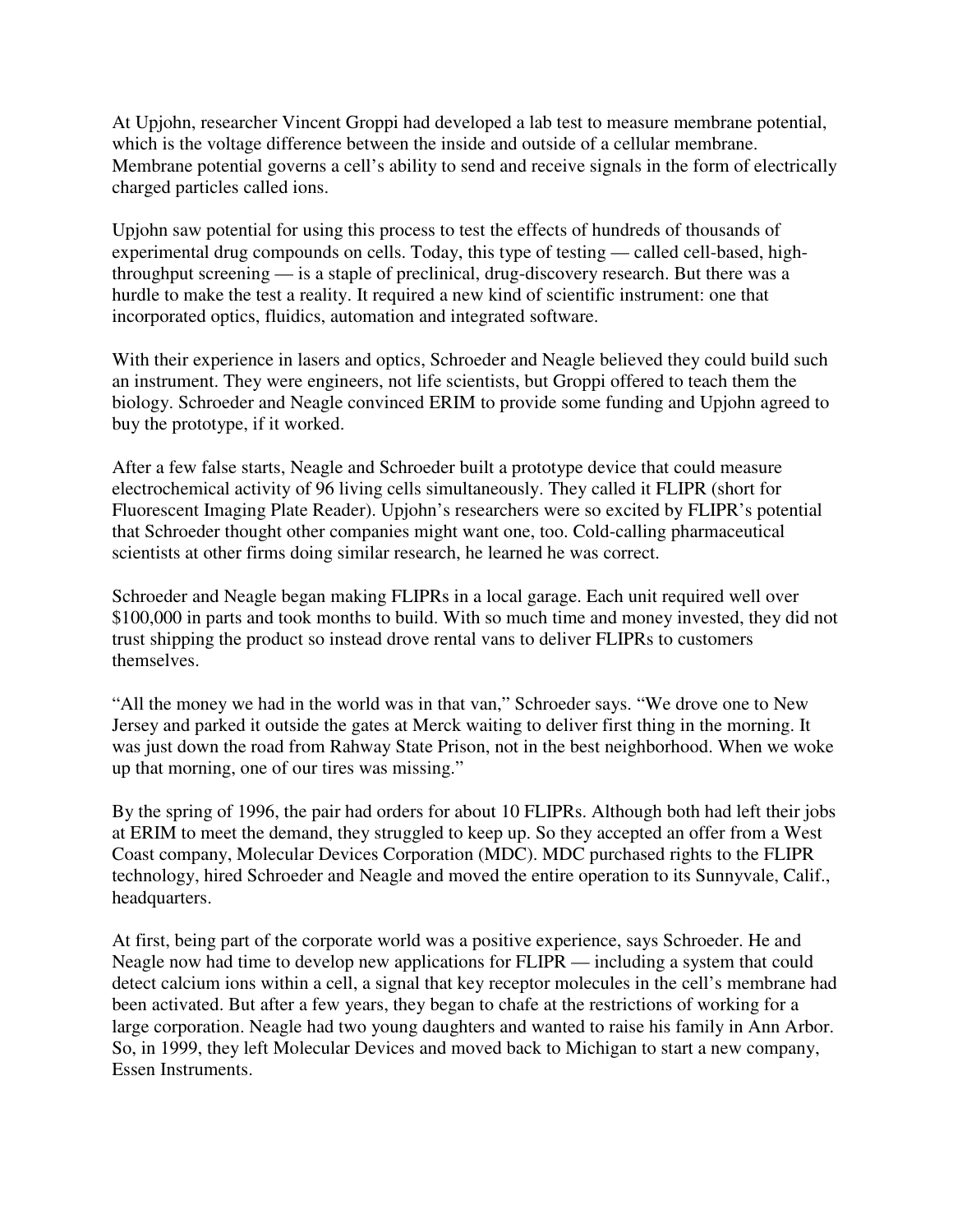#### **All-American business model**

As Essen grew, a division of labor developed between the two partners. Neagle handled the engineering, while Schroeder focused on the biology and business management.

"My skills are in solving engineering problems," says Neagle. "Kirk has those skills, too, but his strength is in understanding the biology. He can take any problem and figure out how to solve it. He's constantly training and learning new things."

"I'm more of a risk-taker and Brad's a little more conservative



**Schroeder observes as Essen application scientists test a new cell culture insert, measuring cell migration. (Photo by Leisa Thompson)**

in this respect," Schroeder says. "From a business-decision point of view, this is a good thing. I always think things are going to be easier and more doable than they really are, and Brad's influence helps insure we don't get too far ahead of ourselves."

First on Essen's drawing board was a product called IonWorks. It was designed to automate a common lab procedure called a patch-clamp test that's used in drug-discovery research to measure the electrical activity of individual cells. Instead of taking 15 to 20 minutes to conduct a patch-clamp test on one cell, Essen's IonWorks prototype could test 384 cells simultaneously.

Patent complications and the fact that Schroeder and Neagle didn't have the money to self-fund its entire development led to their decision to license the IonWorks technology to Molecular Devices. IonWorks turned out to be a second blockbuster product for the California firm. Royalties from IonWorks sales provided some much-needed financial security and helped Essen grow, but Schroeder still regrets having to give up the product that Essen had developed and nurtured.

Schroeder plans to retain Essen ownership of its newest product line, IncuCyte, a system that captures microscopic images of living cells as they grow inside an incubator. IncuCyte gives researchers the ability to monitor cells continuously, leading to better understanding of how cells respond to changes inside the body.

"The one thing Brad and I have always done differently than a lot of instrumentation companies in our area is that we understand and perform the biology in-house," Schroeder says. "We build better tools and assays, because we actually use the tools that we build in our service business."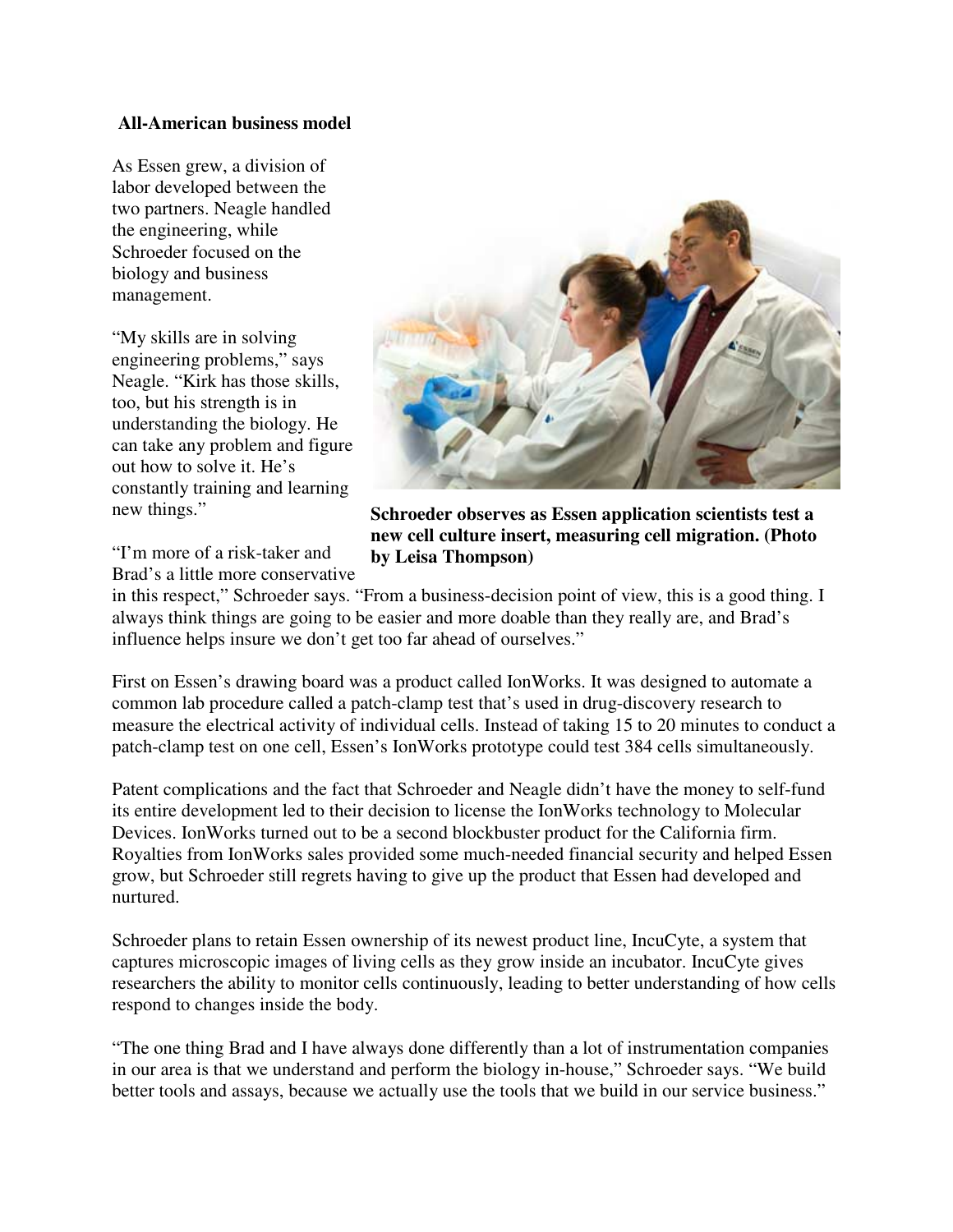Emphasizing customer service and maintaining "lifetime bonds" with customers are part of Essen's success, according to Schroeder. So is bringing researchers who are creative and highly motivated. Many of the scientists he and Neagle worked with prior to launching Essen are now employed by the company or serve on its board of directors.



 **Essen BioScience's newly renovated, 25,000 square-foot headquarters.**

In recent years, Schroeder has seen fundamental changes sweep through the pharmaceutical industry. Many of his original customers — major corporations like Merck, Astra-Zeneca and Pfizer — have sold or downsized most of their drug-discovery research facilities in favor of cheaper labor overseas or alternative business models. New, smaller pharmaceutical and biotechnology companies are being created to fill the void, but they can't always afford or have the process demands of a half-million-dollar research instrument.

So Essen now has a new business model and a new name: Essen BioScience. Instead of focusing solely on developing, manufacturing and selling research instruments, Schroeder says the company also performs drug-screening assays on a contract basis for small, start-up firms.

"It's another way for us to get access to customers," he says. "We're also developing collaborative drug-discovery projects with some of our customers."

Schroeder doesn't have much good to say about the current state of American business, especially domestic manufacturing. He blames an emphasis on short-term profits for the recession that has closed factories across the country and sent millions of Americans to unemployment lines.

"To keep and grow jobs, you can't make business decisions based on what's good in the next three to nine months," he says. "You have to invest in the future. Right now, we're reinvesting just about everything we make in this company. If we were a public company and I had investors breathing down my neck about this quarter's earnings, we couldn't do that."

Proof that Essen's business model is working: It is in its seventh consecutive year of organic revenue growth and recently opened offices in England and Japan for sales, service and support of its U.S.-made products in European and Asian markets.

Schroeder has a two-word solution to America's economic crisis: "build stuff," and build it in this country. "When manufacturing goes overseas, R&D soon follows along with the knowledge base necessary to innovate. In my opinion, if you want to generate jobs, you need to design and build things."